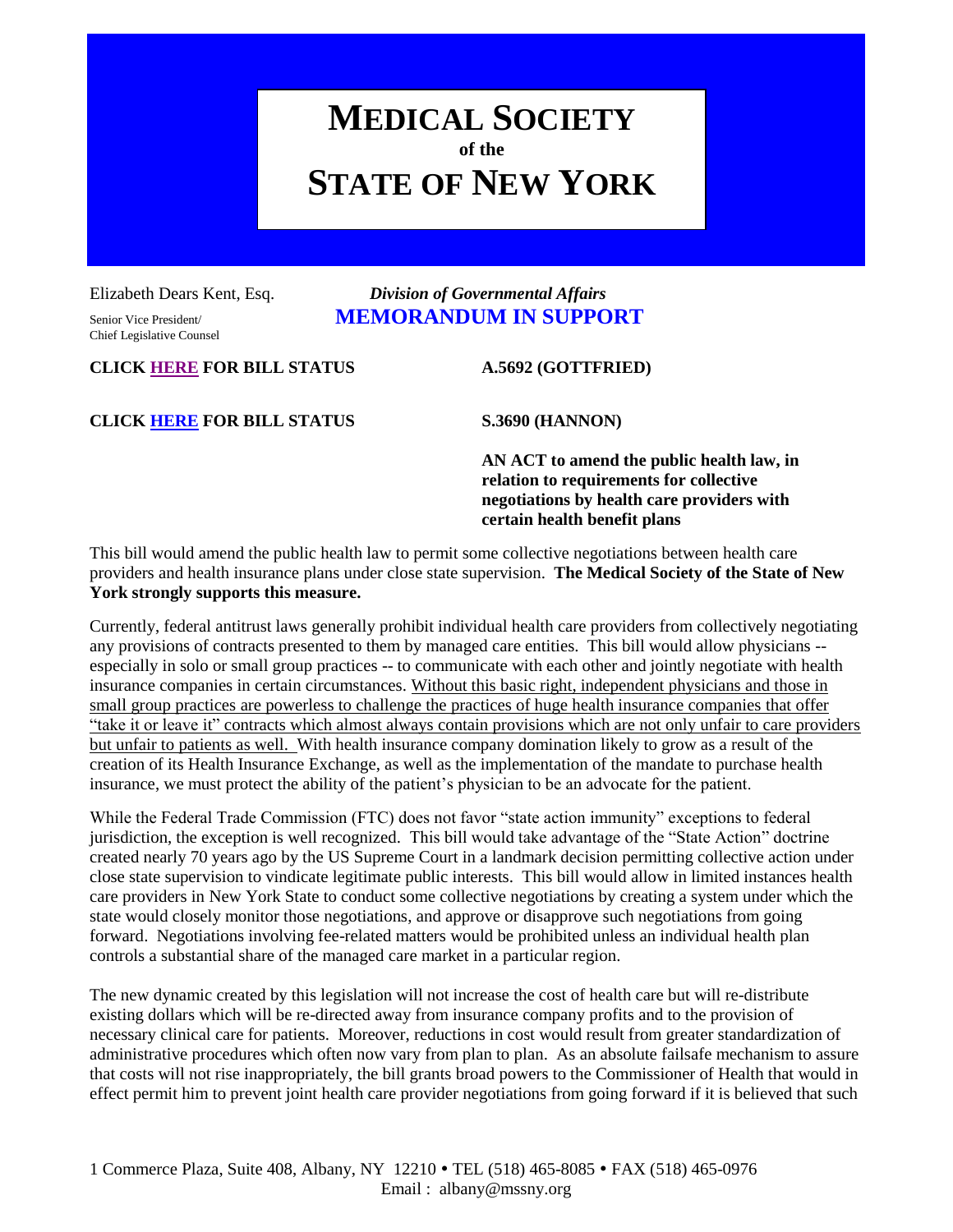negotiations would have an adverse interest on patient access to care, for any reason including any concerns regarding increases in the cost of health care.

### **New York's Concentrated Health Insurance Market**

With insurer consolidation, regional markets continue to be further dominated by a dwindling number of health insurance behemoths. According to a 2012 report from the American Medical Association, 85% of the enrollees in the commercial managed care market in New York State were enrolled in just 5 health insurance companies. And the same report demonstrated that most regions of New York State had two insures dominating that market.

| <b>MSA</b>              | <b>Insurer 1</b> | <b>Insurer 2</b>   | Share % of Top Two |
|-------------------------|------------------|--------------------|--------------------|
|                         |                  |                    | <b>Insurers</b>    |
| Albany-                 | CDPHP (64%)      | MVP (29%)          | 93%                |
| <b>Schenectady-Troy</b> |                  |                    |                    |
| <b>Binghamton</b>       | Excellus $(67%)$ | MVP (26%)          | 93%                |
| <b>Buffalo-</b>         | Health Now (75%) | Health Now $(25%)$ | 100%               |
| Cheektowaga-            |                  |                    |                    |
| <b>Tonawanda</b>        |                  |                    |                    |
| Poughkeepsie-           | MVP (48%)        | Wellpoint (16%)    | 64%                |
| Newburgh-               |                  |                    |                    |
| <b>Middletown</b>       |                  |                    |                    |
| <b>Syracuse</b>         | Excellus $(65%)$ | MVP (33%)          | 98%                |
| <b>Rochester</b>        | MVP (68%)        | Excellus $(31%)$   | 99%                |
| Nassau-Suffolk          | Emblem $(50\%)$  | United $(20%)$     | 70%                |

# **HMO PENETRATION**

#### **HMO + PPO Penetration**

| <b>MSA</b>              | <b>Insurer 1</b> | <b>Insurer 2</b>          | Share % of Top Two<br><b>Insurers</b> |
|-------------------------|------------------|---------------------------|---------------------------------------|
|                         |                  |                           |                                       |
| Albany-                 | CDPHP (31%)      | Wellpoint (21%)           | 56%                                   |
| <b>Schenectady-Troy</b> |                  |                           |                                       |
| <b>Binghamton</b>       | Excellus (45%)   | United $(23%)$            | 68%                                   |
| <b>Buffalo-</b>         | Health Now (48%) | <b>Independent Health</b> | 67%                                   |
| Cheektowaga-            |                  | (19%)                     |                                       |
| Tonawanda               |                  |                           |                                       |
| Poughkeepsie-           | Wellpoint (32%)  | United $(26%)$            | 58%                                   |
| Newburgh-               |                  |                           |                                       |
| <b>Middletown</b>       |                  |                           |                                       |
| <b>Syracuse</b>         | Excellus $(45%)$ | United $(21\%)$           | 66%                                   |
| <b>Rochester</b>        | Excellus (43%)   | MVP (36%)                 | 79%                                   |
| Nassau-Suffolk          | Wellpoint (39%)  | United $(31\%)$           | 70%                                   |

*Source: AMA, Competition in Health Insurance, 2012 Update*

At the same time these companies wield such market domination, their profits have grown significantly. According to a recent United Hospital Fund report, profits for health insurers serving New York's commercial market were \$1.3 billion for 2010, a nearly 50% increase over 2009. Moreover, as noted below their executives continue to be handsomely compensated.

| <b>CEO (Company)</b>            | <b>Compensation</b> |
|---------------------------------|---------------------|
| David Cordani (Cigna)           | \$19,085,567        |
| <b>Stephen Hemsley (United)</b> | \$13,394,832        |
| <b>Angela Braly (Wellpoint)</b> | \$13,258,142        |
| <b>Mark Bertolini (Aetna)</b>   | \$10,556,335        |

## **Health Insurer CEO Salaries - 2011**